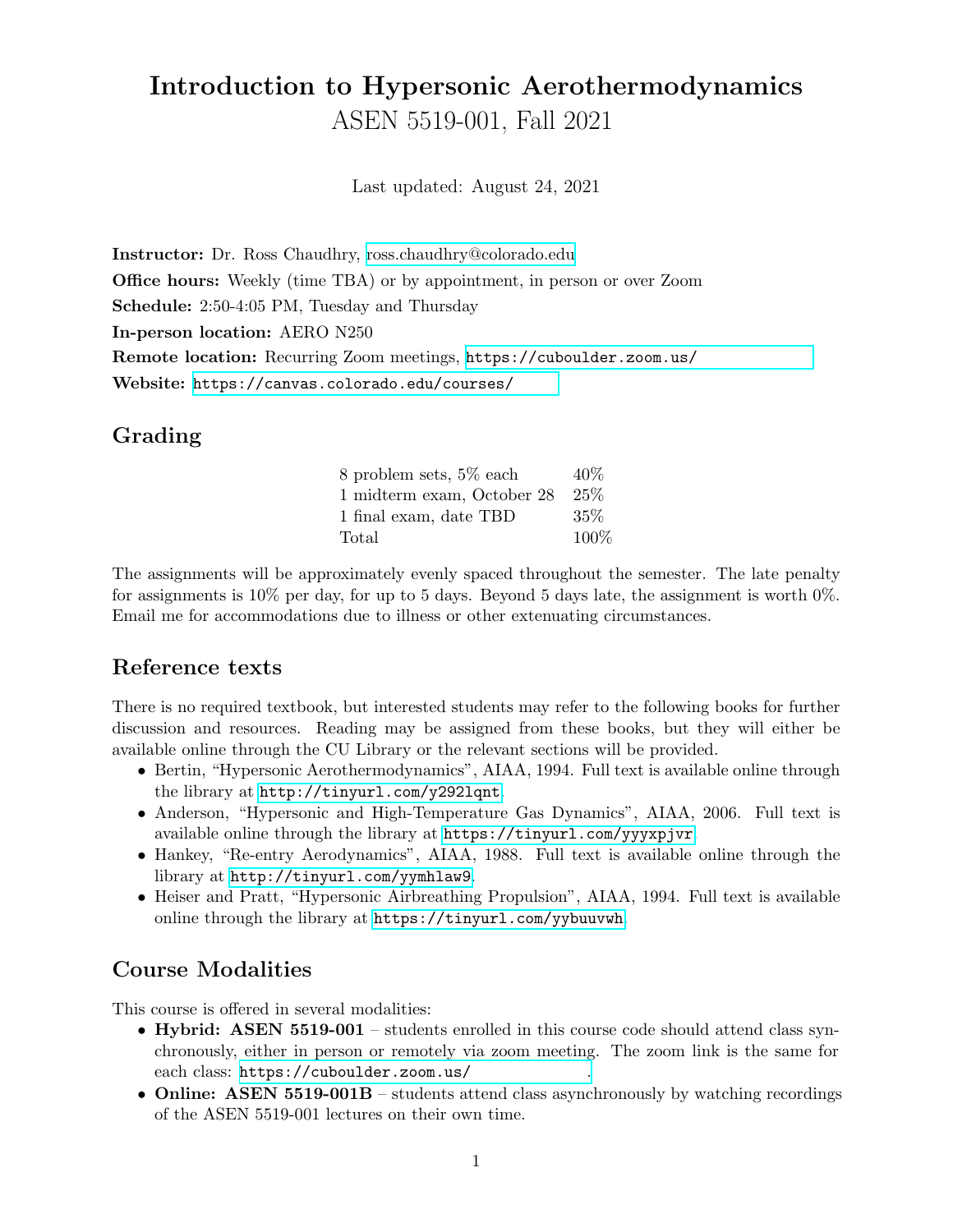You should be registered in the class code corresponding to the mode you expect to dominantly use. However, all students are permitted to attend the zoom meetings synchronously, and recordings will be made available for all students. Lecture notes or slides will also be posted, when applicable.

## Course Material and Outline

- 1. Introduction [1 lecture]
	- Course outline
	- Broad overview of hypersonics
- 2. Hypersonic flight mechanics [3 lectures]
	- Trajectory equations
	- Ballistic entry (missile)
	- Equilibrium glide (Space Shuttle)
	- Air-breathing, powered flight
- 3. Aerothermodynamics phenomena [7 lectures]
	- Review of compressible gas dynamics
	- High-temperature gas effects
	- Nonequilibrium thermochemical kinetics
	- Guest lecture: Prof. Robyn MacDonald
	- Fluid conservation equations
	- Molecular transport processes
	- Review of aerodynamics
- 4. Surface pressure [3 lectures]
	- Stagnation point
	- Newtonian models
	- Sharp cones
- 5. Boundary layers [3 lectures]
	- Self-similar equations
	- Solution for a flat plate
	- Stagnation-point heating (Fay-Riddell)
- 6. Heat transfer and skin friction [2 lectures]
	- Surface temperature
	- Laminar and turbulent boundary layers
- 7. Hypersonic propulsion [2 lectures]
	- Rockets and ramjets
	- Scramjets
- 8. Thermal Protection Systems [3 lectures]
	- Design drivers
	- Passive (Space Shuttle, X43)
	- Ablative (Stardust)
	- Guest lecture: Prof. Tim Minton
- 9. Cutting-edge capabilities (subject to change) [2 lectures]
	- Computational tools
	- Experimental facilities
- 10. Conclusions and exam preparation [1 lecture]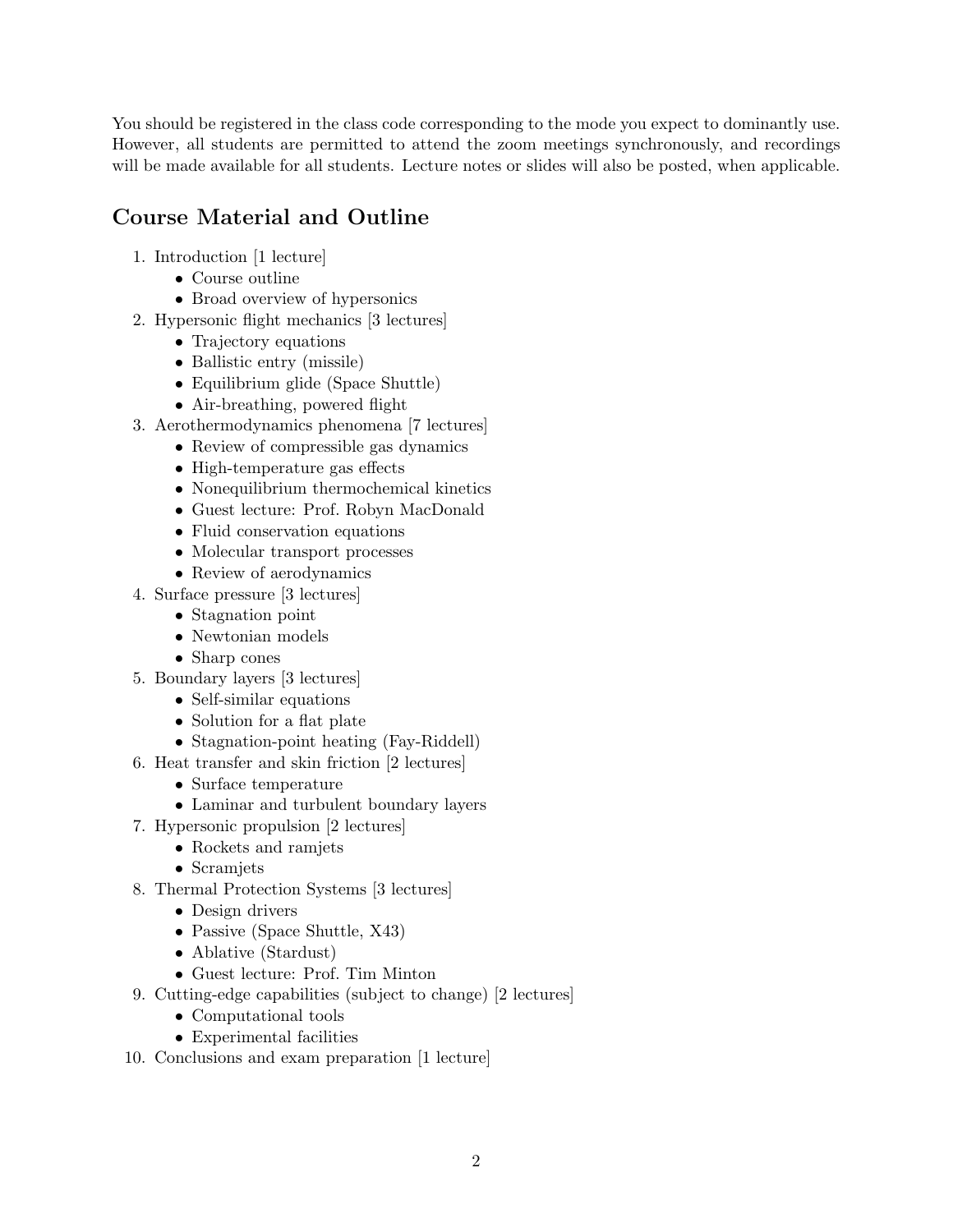#### Classroom Behavior

Both students and faculty are responsible for maintaining an appropriate learning environment in all instructional settings, whether in person, remote or online. Those who fail to adhere to such behavioral standards may be subject to discipline. Professional courtesy and sensitivity are especially important with respect to individuals and topics dealing with race, color, national origin, sex, pregnancy, age, disability, creed, religion, sexual orientation, gender identity, gender expression, veteran status, political affiliation or political philosophy. For more information, see the policies on [classroom behavior](http://www.colorado.edu/policies/student-classroom-and-course-related-behavior) and the [Student Conduct & Conflict Resolution policies.](https://www.colorado.edu/sccr/student-conduct)

#### Requirements for COVID-19

As a matter of public health and safety due to the pandemic, all members of the CU Boulder community and all visitors to campus must follow university, department and building requirements and all public health orders in place to reduce the risk of spreading infectious disease. Students who fail to adhere to these requirements will be asked to leave class, and students who do not leave class when asked or who refuse to comply with these requirements will be referred to [Student Conduct](https://www.colorado.edu/sccr/) [and Conflict Resolution.](https://www.colorado.edu/sccr/) For more information, see the policy on [classroom behavior](http://www.colorado.edu/policies/student-classroom-and-course-related-behavior) and the [Student Code of Conduct.](http://www.colorado.edu/osccr/) If you require accommodation because a disability prevents you from fulfilling these safety measures, please follow the steps in the "Accommodation for Disabilities" statement on this syllabus.

As of Aug. 13, 2021, CU Boulder has returned to requiring masks in classrooms and laboratories regardless of vaccination status. This requirement is a temporary precaution during the delta surge to supplement CU Boulder's COVID-19 vaccine requirement. Exemptions include individuals who cannot medically tolerate a face covering, as well as those who are hearing-impaired or otherwise disabled or who are communicating with someone who is hearing-impaired or otherwise disabled and where the ability to see the mouth is essential to communication. If you qualify for a mask-related accommodation, please follow the steps in the "Accommodation for Disabilities" statement on this syllabus. In addition, vaccinated instructional faculty who are engaged in an indoor instructional activity and are separated by at least 6 feet from the nearest person are exempt from wearing masks if they so choose.

Students who have tested positive for COVID-19, have symptoms of COVID-19, or have had close contact with someone who has tested positive for or had symptoms of COVID-19 must stay home. In this class, if you are sick or quarantined, email me and I can provide appropriate accommodations. You do not need to state the nature of your illness, nor is a doctor's note or other verification required.

#### Accommodation for Disabilities

If you qualify for accommodations because of a disability, please submit your accommodation letter from Disability Services to your faculty member in a timely manner so that your needs can be addressed. Disability Services determines accommodations based on documented disabilities in the academic environment. Information on requesting accommodations is located on the [Disability](https://www.colorado.edu/disabilityservices/) [Services website.](https://www.colorado.edu/disabilityservices/) Contact Disability Services at 303-492-8671 or [dsinfo@colorado.edu](mailto:dsinfo@colorado.edu) for further assistance. If you have a temporary medical condition, see [Temporary Medical Conditions](http://www.colorado.edu/disabilityservices/students/temporary-medical-conditions) on the Disability Services website.